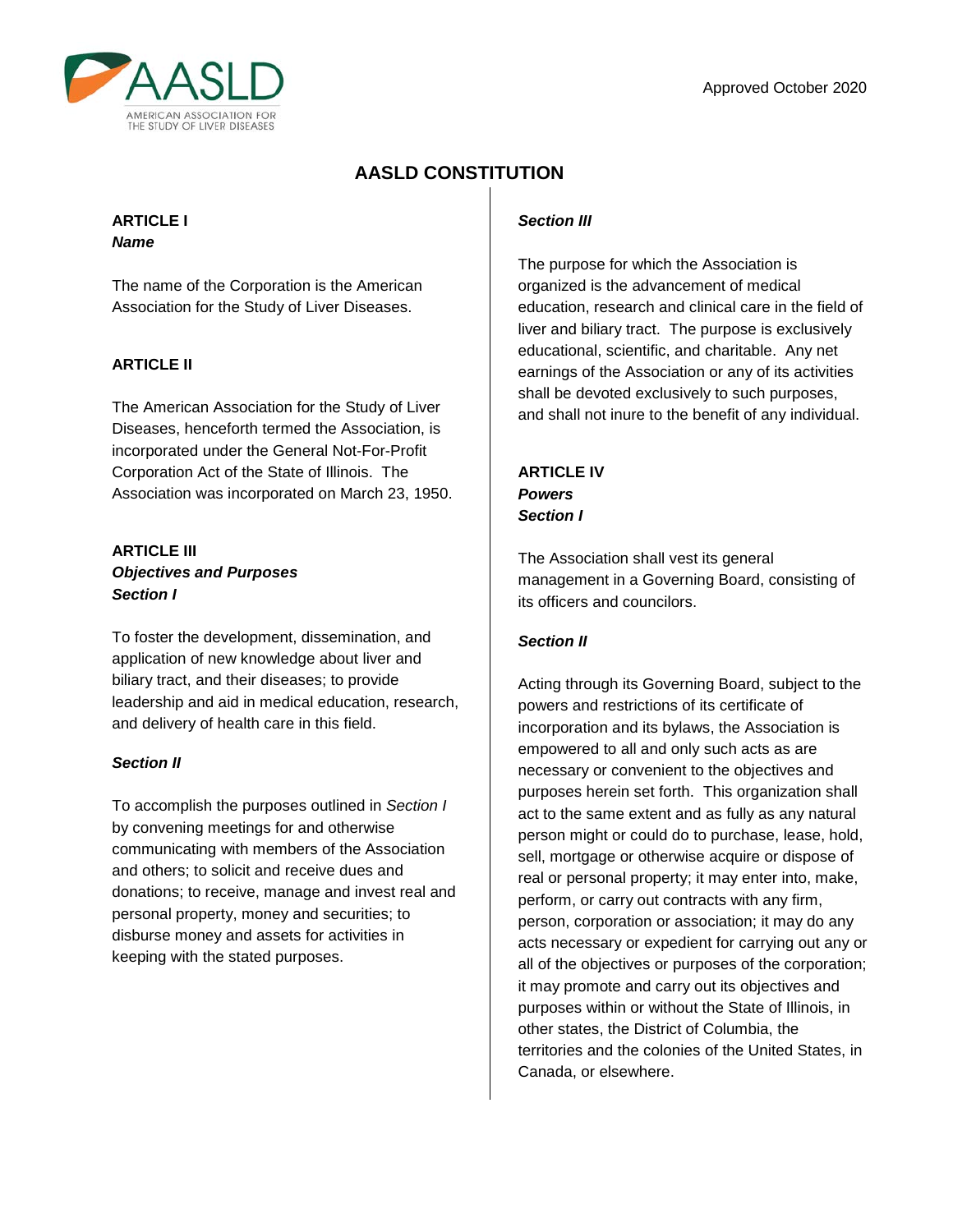#### *Section III*

The private property of the members shall not be subject to the payment of debts of this corporation to any extent whatever.

#### *Section IV*

The corporation shall have no capital stock, and is not organized for profit.

#### *Section V*

The existence of this corporation is intended to be perpetual.

#### *Section VI*

In the event that this corporation should be dissolved, the assets remaining after paying or adequately providing for debts and obligations of the corporation shall be distributed only to organizations which have or are entitled to receive favorable ruling of exemption from the Treasury Department of the United States as organizations described in Section 501(c) 3 of the Internal Revenue Code as now existing or hereafter amended, or any subsequent counterpart or equivalent of said Section.

\*\*\*\*\*\*\*\*\*\*\*\*\*\*\*\*\*\*\*\*\*\*\*\*\*\*\*\*\*\*\*\*\*\*\*\*\*\*\*\*

#### **AASLD BYLAWS**

**TITLE I** *Membership Section I*

The membership of the Association shall be divided into eight categories: Regular, International, Fellow, Trainee, Associate, Emeritus, Honorary, and Corporate Affiliate members. Regular, Fellow and Emeritus members shall have voting rights as set forth herein. International, Trainee, Associate, Honorary and Corporate Affiliate members shall have no voting rights. The Governing Board may establish additional membership categories in its discretion, with such rights and obligations as the Governing Board deems appropriate. AASLD may delay the availability of any member benefit, such as discounted registration to the annual meeting, for up to six months from the date that a membership is effective.

#### *Section II* **—** *Regular Members*

Criteria for admission to Regular membership shall be determined by the Governing Board. Regular membership may include any scientist or physician or allied health professional as defined by the Governing Board residing in the United States, Canada, or Mexico who has contributed to the knowledge and/or practice of liver or biliary tract diseases. Regular members shall have all the rights and privileges of membership, including the right to vote, hold office and serve on Committees of AASLD.

#### *Section Ill* **—** *International Members*

Persons otherwise qualified for Regular membership, but residing in countries outside the United States, or Canada, or Mexico may be accepted for International membership by the same process as specified for Regular members. International members shall have all the rights and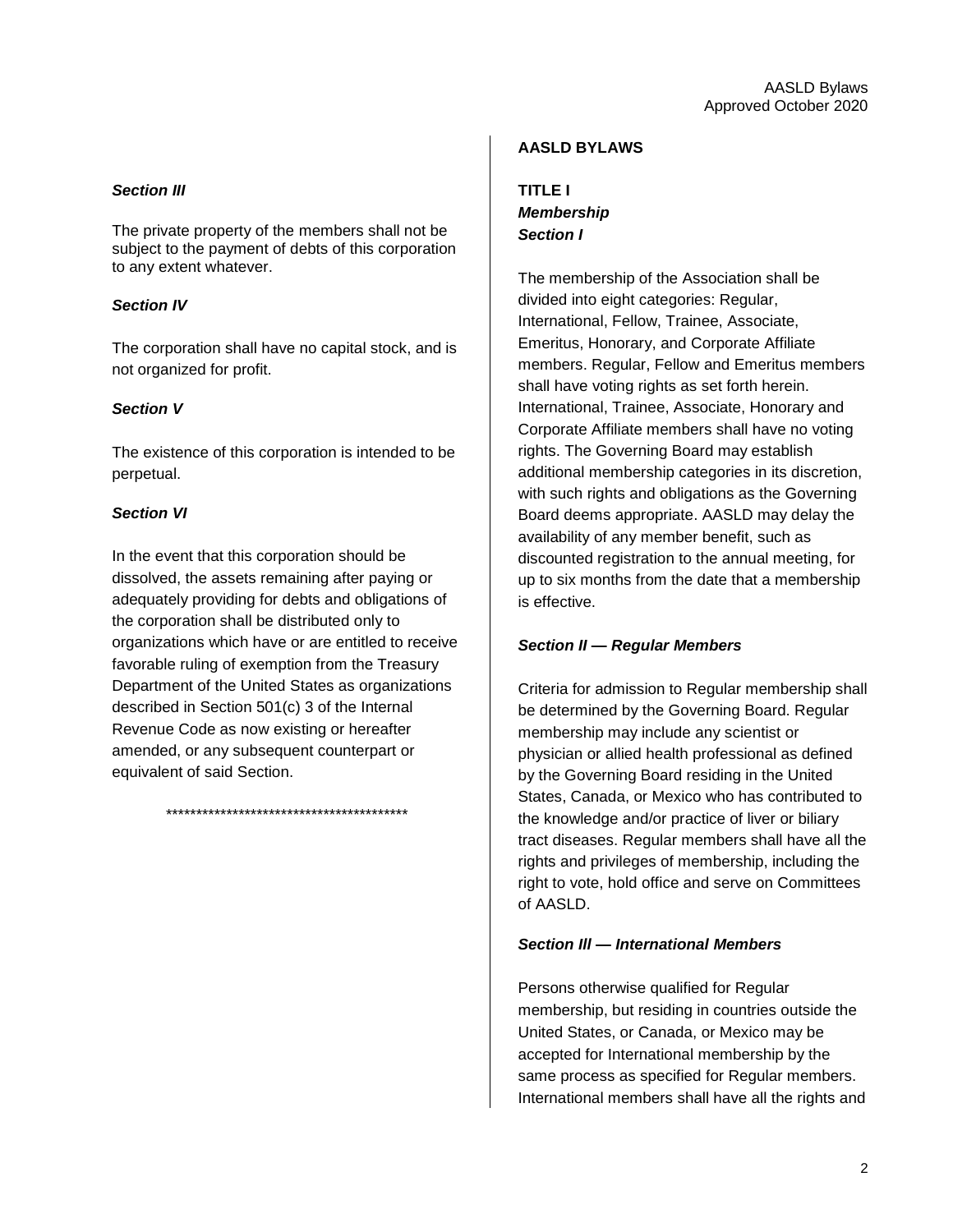privileges of Regular membership, except the right to vote, hold office or serve as a committee chair. Regular and Emeritus members residing outside the United States, Canada or Mexico may request, by letter to the Secretary, transfer to status as International members.

### *Section IV* **—** *Fellow Members*

Fellow membership will be obtained by meeting criteria set forth by the Governing Board. The Fellow category recognizes AASLD members who have demonstrated superior achievement in the research and/or practice of Hepatology and who can work to inspire all in the field to attain the highest level of professional excellence.

Applications are accepted and reviewed once a year and those members meeting criteria will have the designation of FAASLD. Fellow members based in the United States, or Canada, or Mexico shall have all rights accorded Regular members. Fellow members residing in countries outside the United States, or Canada, or Mexico shall have all rights accorded International Regular members.

Associate Fellow applications are accepted and reviewed once a year and those members meeting criteria will have the designation of AF-AASLD. Associate Fellow members shall have all rights accorded Associate members.

## *Section V —Trainee Members*

Trainees, certified by the Director of their Training Program, will be considered for Trainee membership. Trainees shall have all the rights of Regular membership except the right to vote, hold office or serve as a committee chair. The membership would be for the duration of their training, renewable annually, for no more than six consecutive years. Upon completion of their training program, they would be eligible for Regular or International membership at the current membership rates.

#### *Section VI – Associate Members*

Allied health professionals (for example nurses, nurse practitioners, physician assistants, pharmacists) who do not desire to become a Regular, International, or Trainee member but who otherwise meet the criteria for Regular, International, or Trainee membership may apply for Associate membership by the same process specified for Regular members. Associate Fellow applications are accepted and reviewed once a year and those members meeting criteria will have the designation of AF-AASLD. Associate membership carries all the membership privileges except voting, holding office, and serving as committee chair (except for any committee comprised of Associate members).

#### *Section VII* **—** *Emeritus Members*

Emeritus membership shall be open to Regular and International members. Emeritus members must be at least 65 years of age, retired from fulltime employment, with a minimum of 10 consecutive years of membership in good standing immediately preceding the request for Emeritus membership, and subject to approval by the Governing Board. Regular Emeritus members shall have all rights accorded Regular members. International Emeritus members shall have all rights accorded to International members. With the exception of payment for AASLD journal subscriptions, Emeritus members shall not be required to pay dues.

#### *Section VIII — Honorary Members*

Honorary membership will be bestowed upon individuals who have made substantial contributions to the field of hepatology but do not meet the criteria for AASLD membership. Honorary membership should be considered for individuals who are publicly recognized as providing on-going support of the field of hepatology or the Association. Honorary membership will carry all membership privileges except for voting and holding office and dues will not be required.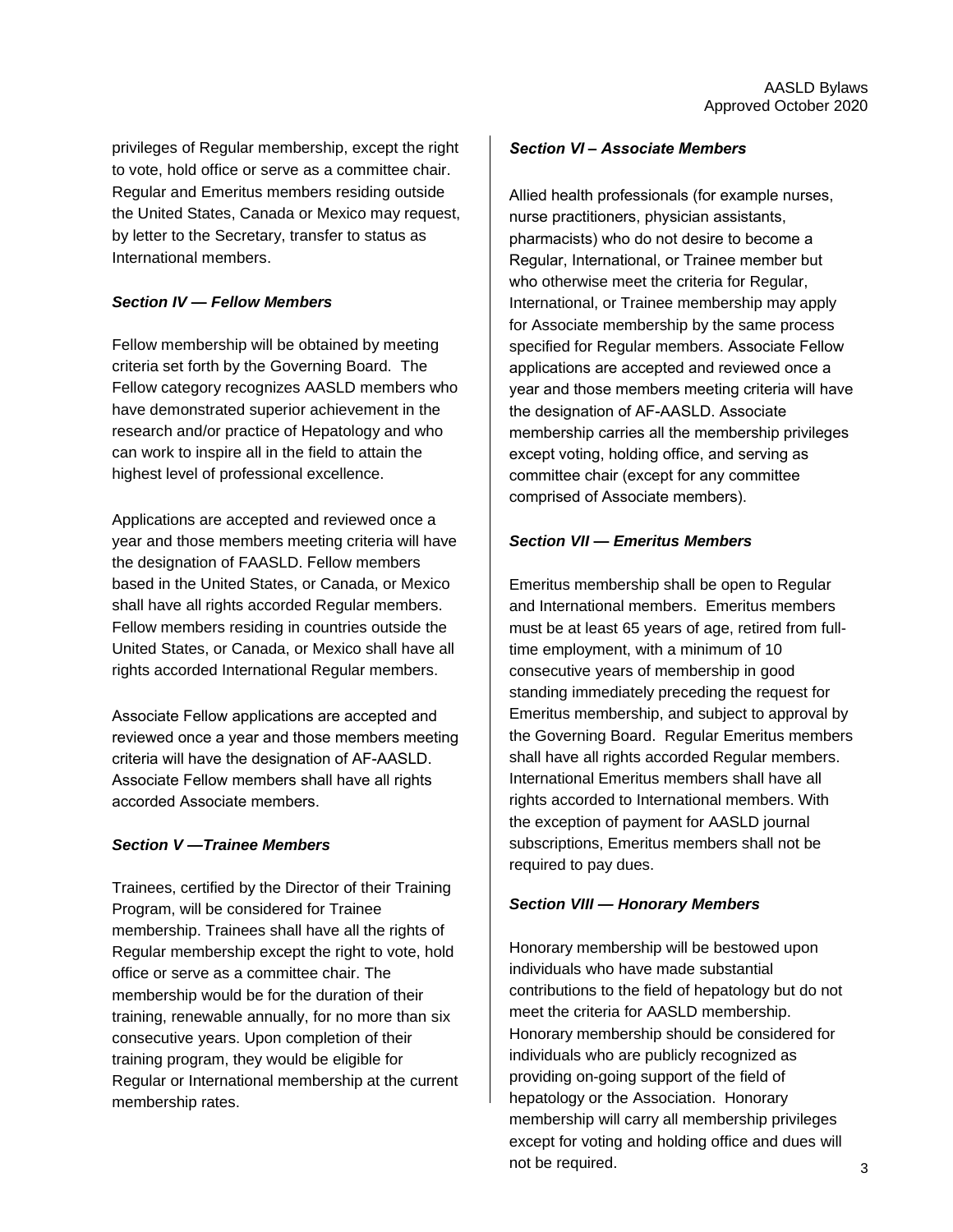#### *Section IX – Corporate Affiliate Members*

Non-medically trained individuals in the healthcare industry may apply for Corporate Affiliate membership by the same process specified for Regular membership. In addition, a statement of their affiliation within the field would be required. Corporate Affiliate membership carries all the membership privileges except voting, holding office, and committee service.

#### *Section X – Member Voting*

Members shall have such voting rights as are provided for in these Bylaws. References to voting by ballot shall mean written, electronic, or other form of ballot as determined by the Governing Board.

## **TITLE II** *Officers and Governing Board Section I* –*- Officers*

The officers of the Association shall consist of a President, a President-Elect, a Secretary, and a Treasurer. The President shall preside at the annual meeting of the Association.

The President-Elect shall, in the absence or inability to act of the President, assume his or her responsibilities.

The Secretary shall keep the minutes of all meetings of the Association and the Governing Board, shall be custodian of the corporate records, and shall perform all duties pertinent to the office of Secretary.

The Treasurer shall collect and be the custodian of all funds of the Association. He or she shall keep the books of account of the Association, and shall

present a report of its financial status quarterly to the Governing Board and at each annual meeting to the general membership. The accounts shall be audited annually by the Finance Committee, which shall also receive copies of the quarterly statements of the Treasurer.

#### *Section II – Governing Board*

The Governing Board shall consist of the President, President-Elect, Secretary, Treasurer, and seven Councilors, three elected as regular Councilors, three elected as Councilors-at-Large, and the Past-President of the Association who shall serve as a Councilor for the year immediately following his or her Presidency. The Chief Executive Officer shall serve as a non-voting exofficio member of the Governing Board.

Affirmative action of a majority of the entire Governing Board shall be considered the action of the entire Governing Board for consent to or approval of issues. All activities of the Association, including the holding of elections and the preparation of programs for meetings of the members, shall be supervised and approved by the Governing Board.

#### *Section III – Terms*

The term of the office for the President and President-Elect shall be one year; the Secretary and Treasurer shall each serve a three-year, staggered term, subject to annual reconfirmation by the membership. The regular Councilor shall normally serve on the Governing Board for six years, three years as a Councilor, one year as President-Elect, one year as President, and a final year as Past-Presidential Councilor. The Councilor-at-Large shall serve on the Governing Board for three years. The Councilor-at-Large, Secretary and Treasurer are eligible for nomination as Councilor after one year off the Board.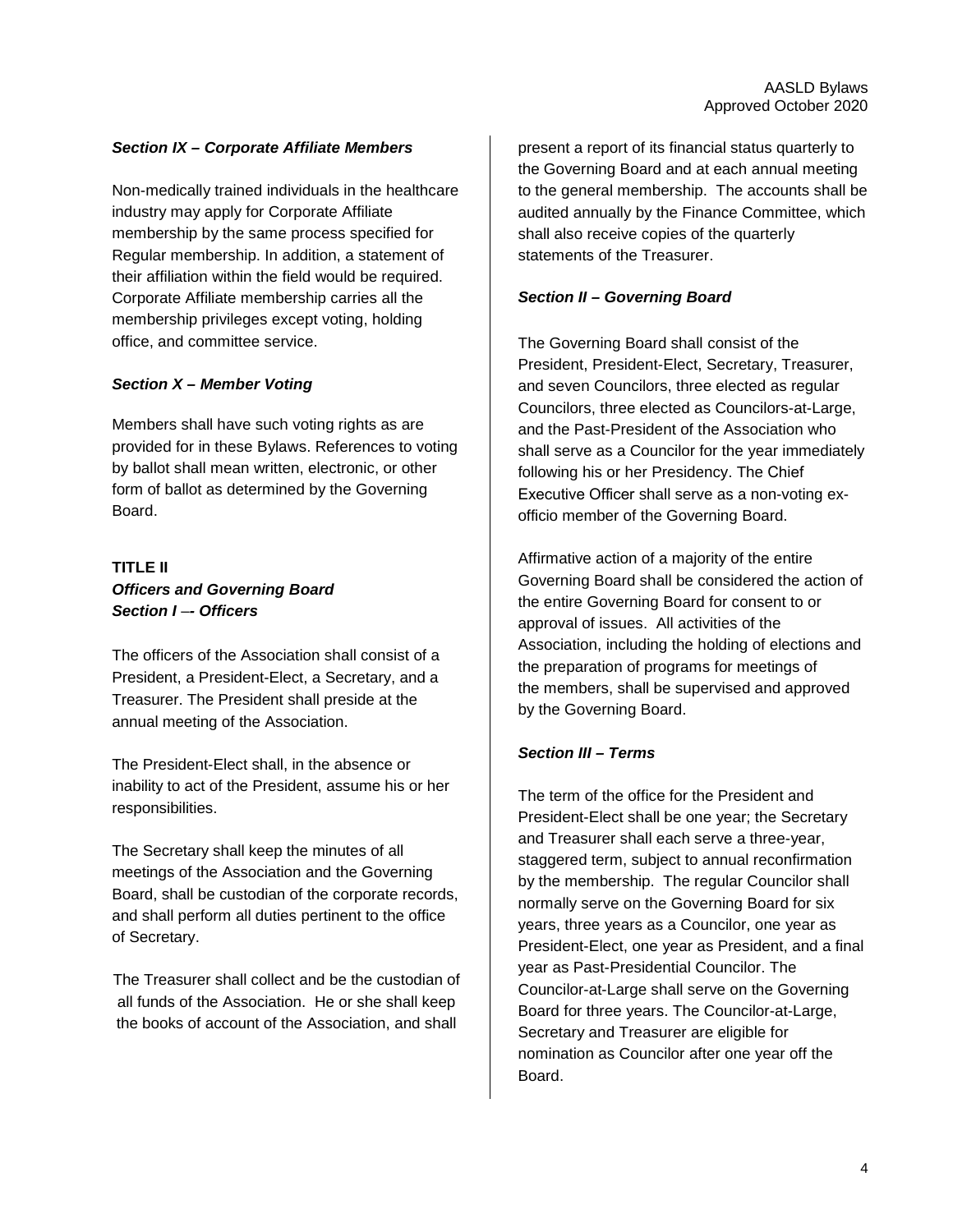The Councilor-at-Large is also eligible for nomination as Secretary or Treasurer after one year off the Board. The Councilor-at-Large, Secretary, and Treasurer, however, may not be nominated for the same position for a second term. Councilors will be ineligible for re-election to the Governing Board.

## *Section IV* –*- Vacancies*

Vacancies on the Governing Board due to disability, death, or resignation, or other causes, shall be filled for the balance of the appropriate unexpired term or to the next election, whichever is earlier, by Presidential appointment, subject to approval by the Governing Board. The Nominating Committee shall propose a replacement for election.

### *Section V* – *Executive Committee*

The Executive Committee will include the President, President-Elect, Secretary, Treasurer, and Senior Councilor (i.e., the Councilor serving the third year of his/her term) and the immediate Past-President. The Chief Executive Officer shall serve as a non-voting ex-officio member of the Executive Committee. The Executive Committee shall meet not less than twice a year and shall exercise the power of the Governing Board between its meetings. Four members shall constitute a quorum. The President may call a special meeting of the Executive Committee and must call a special meeting at the request of three members of the Committee. Notice of all meetings shall be given to all members of the Executive Committee not later than five days before the date fixed for the meeting.

## **TITLE III**  *Nomination and Election Section I – Suggestions by the Membership*

Suggestions of persons to serve in any position may be forwarded by members to the Association for consideration by the Nominating Committee.

#### *Section II - Nominating Committee*

The Nominating Committee will meet at least annually. Its membership will include the immediate Past President as chair, five members chosen by ballot of the membership, two selected and appointed by the President and two selected and appointed by the President-Elect. Elected and appointed members of the Nominating Committee will serve staggered two-year terms. With the exception of the immediate Past-President, former and current members of the Governing Board shall not be eligible for nomination or appointment to the Nominating Committee. No more than one person from any institution may serve on the Nominating Committee at the same time. Should a member of the Committee have a conflict of interest, he or she shall abstain from discussion and voting.

A vacancy of the chair position on the Nominating Committee due to disability, death, or resignation, or other causes, shall be filled for the balance of the appropriate unexpired term, by Presidential appointment subject to approval by the Governing **Board** 

#### *Section III* – *Nominations*

Councilor. The names of three individuals shall be submitted by the Nominating Committee annually to the Governing Board which shall select one individual from this slate of nominees for the position of Councilor.

Secretary. The names of three individuals shall be submitted by the Nominating Committee every three years to the Governing Board which shall select one individual from this slate of nominees for the position of Secretary.

Treasurer. The names of three individuals shall be submitted by the Nominating Committee every three years to the Governing Board which shall select one individual from this slate of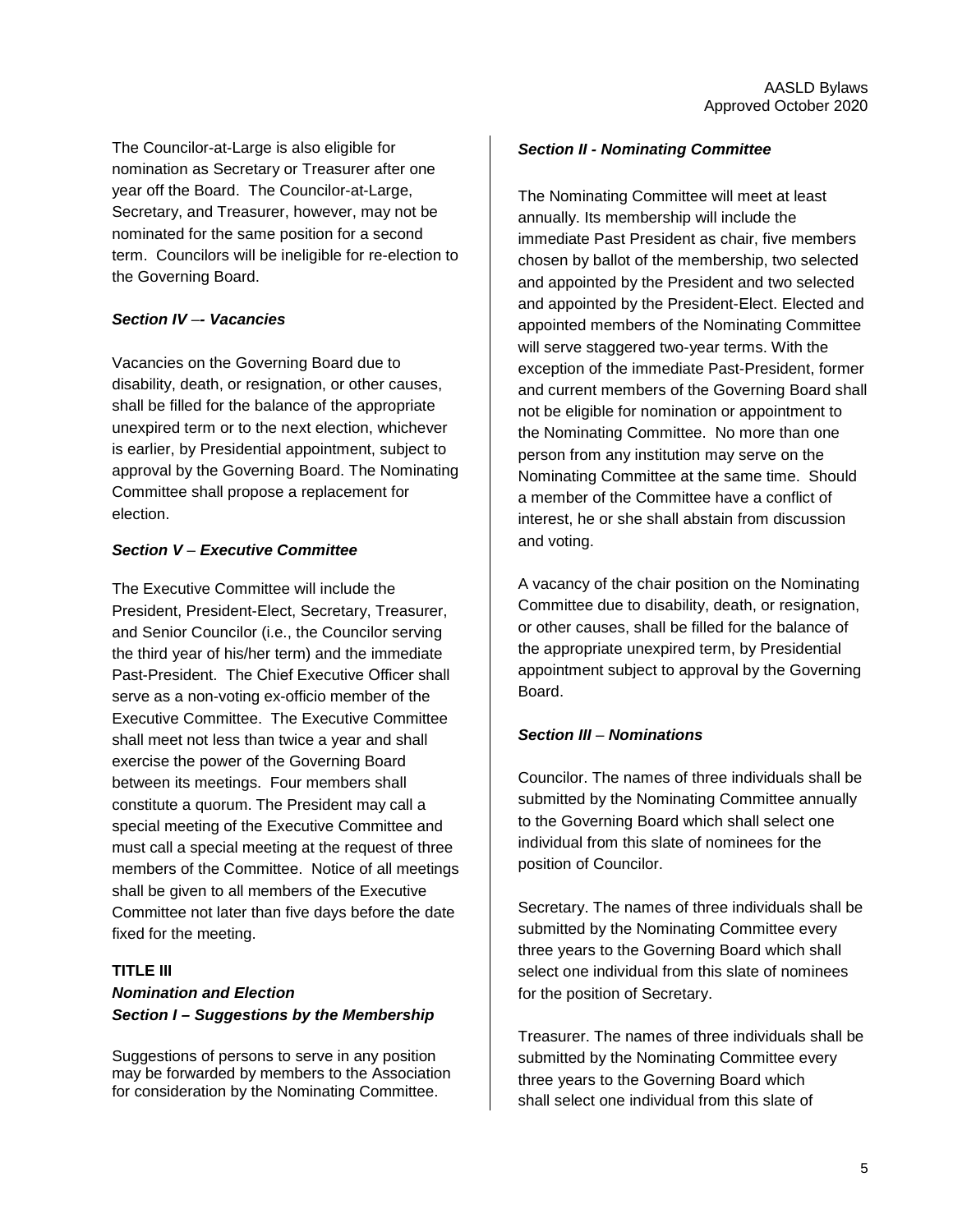nominees for the position of Treasurer.

Councilor-at-Large. The names of three individuals shall be submitted by the Nominating Committee annually to the Governing Board for approval. This slate of nominees will then be submitted to the membership who will elect one individual to the position of Councilor-at-Large.

Chair – Ethics Committee. The names of three individuals shall be submitted by the Nominating Committee to the Governing Board every three years for approval. These candidates will then be submitted to the membership who shall elect one individual from this slate of nominees for the position of Chair of the AASLD Ethics Committee. The Chair of the Ethics Committee will serve a three-year term.

Only Regular members of the Association in good standing are eligible to hold office or to be nominated for Councilor, Councilor-at-Large, Secretary, or Treasurer. Regular members who serve in a leadership capacity for related organizations or are employed full time in the pharmaceutical or biotech industries shall not be eligible for election to office, nor may they continue to serve as an Officer or other member of the Governing Board upon acceptance of such a position or employment.

### *Section IV – Election of Officers and Governing Board*

Officers and Councilors are elected by the Governing Board, as provided above.

The Councilor-at-Large, Chair of the Ethics Committee, and members of the Nominating Committee are elected by the membership.

Elections by the membership shall be conducted by ballot. Ballots will be returned to the Association for validation and tabulation. At least fifty (50) ballots from current Regular or Emeritus members must be returned. Elections shall be by a plurality of votes cast. When there is a tie in the election, the tie shall be broken by a run-off election.

#### *Section V – Acclamation*

All elections shall be confirmed by acclamation of the membership at the Annual Business Meeting of the Association.

### **TITLE IV** *Committees*

The appointed committees will consist of the following:

Ethics Committee:

• Serves in an advisory capacity to the Governing Board in the evaluation of ethical issues relating to the activities of the AASLD, and its members acting in the name of the AASLD.

Executive Committee:

• Exercises the power of the Governing Board between meetings.

Finance Committee:

- Provides supervision of financial assets of the AASLD and advice and support for the financial deliberations and decisions of the AASLD Governing Board with respect to financial matters, the investment strategies of the AASLD's financial advisors, and the financial needs of the Association, and
- Provides an independent review of the accounts of the AASLD and examines the external financial audit.

Membership and Mentorship Committee:

• Reviews and recommends membership criteria, categories, benefits, dues, and candidates for membership in the AASLD.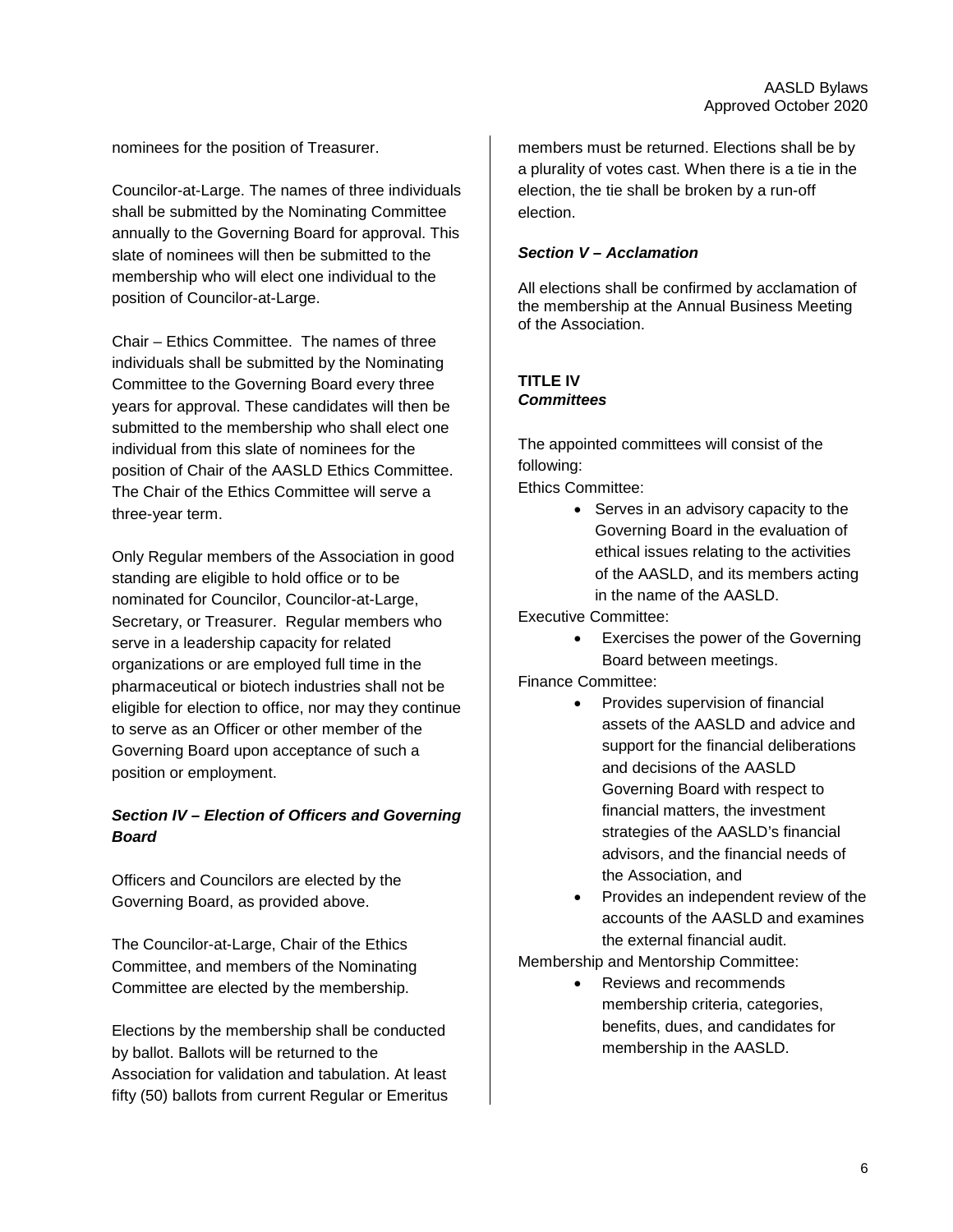Nominating Committee:

• Provides a slate of candidates to serve on the AASLD Governing Board, Chair of the Ethics Committee and Nominating Committee.

Only members of the Association in good standing are eligible to serve on appointed committees. The President shall designate the chairpersons, unless otherwise provided for in these Bylaws, for each committee*.* The chairpersons, unless otherwise stated, will serve for three years, which may add to their term on the committee. Any member who is or becomes employed by the pharmaceutical or biotech industries shall not be eligible to vote in any committee and shall not be eligible to serve as a committee chair.

The President can designate ad hoc members to appointed committees and can extend the term of a committee member for one to three years as needed to provide continuity or special expertise.

The Governing Board may establish additional appointed committees and Ad Hoc committees to fulfill the needs of the Association. Committees so established shall consist of at least three Regular members of the Association, appointed by the President with approval by the Governing Board.

## **TITLE V** *Special Interest Groups*

The Governing Board may establish special interest groups (SIG) of members with shared interests in specialized areas of hepatology and related disciplines to foster collaboration and provide forums for networking among scientists and health care professionals. The Governing Board will appoint the initial SIG chair who will appoint an interim Steering Committee. Subsequent chairs and Steering Committee members will be elected by SIG members.

## **TITLE VI**  *Dues*

The amount of annual dues shall be determined by the Governing Board, subject to approval by the membership. The Governing Board, at its discretion may waive or reduce any amount of dues.

## **TITLE VII**  *Suspension and Resignation of Members*

Any member of the Association may be suspended for nonpayment of dues or for unprofessional conduct. A member whose dues are sixty (60) days in arrears shall be so notified, and the member shall be suspended. A member suspended for nonpayment of dues may be reinstated upon payment of dues for the current year in which they are reinstated, as well any dues in arrears for the immediately prior year. A member accused of unprofessional conduct must be informed of the charges, and shall have the right to be heard by the Governing Board in his or her own defense. Expulsion for unprofessional conduct shall require approval of the Governing Board. A member may resign at any time by filing his or her written resignation with the Secretary, but such resignation shall not exempt him or her from payment of dues owed, including dues for the terminal year.

## **TITLE VIII** *Annual Business Meeting*

The annual business meeting of the Association shall be held at a time and place to be determined by the Governing Board. Not less than thirty days notice in writing by mail shall be given by the Secretary to each member, stating the time and place fixed for the holding of each such annual meeting.

A quorum shall consist of at least fifty (50) current Regular or Emeritus members.